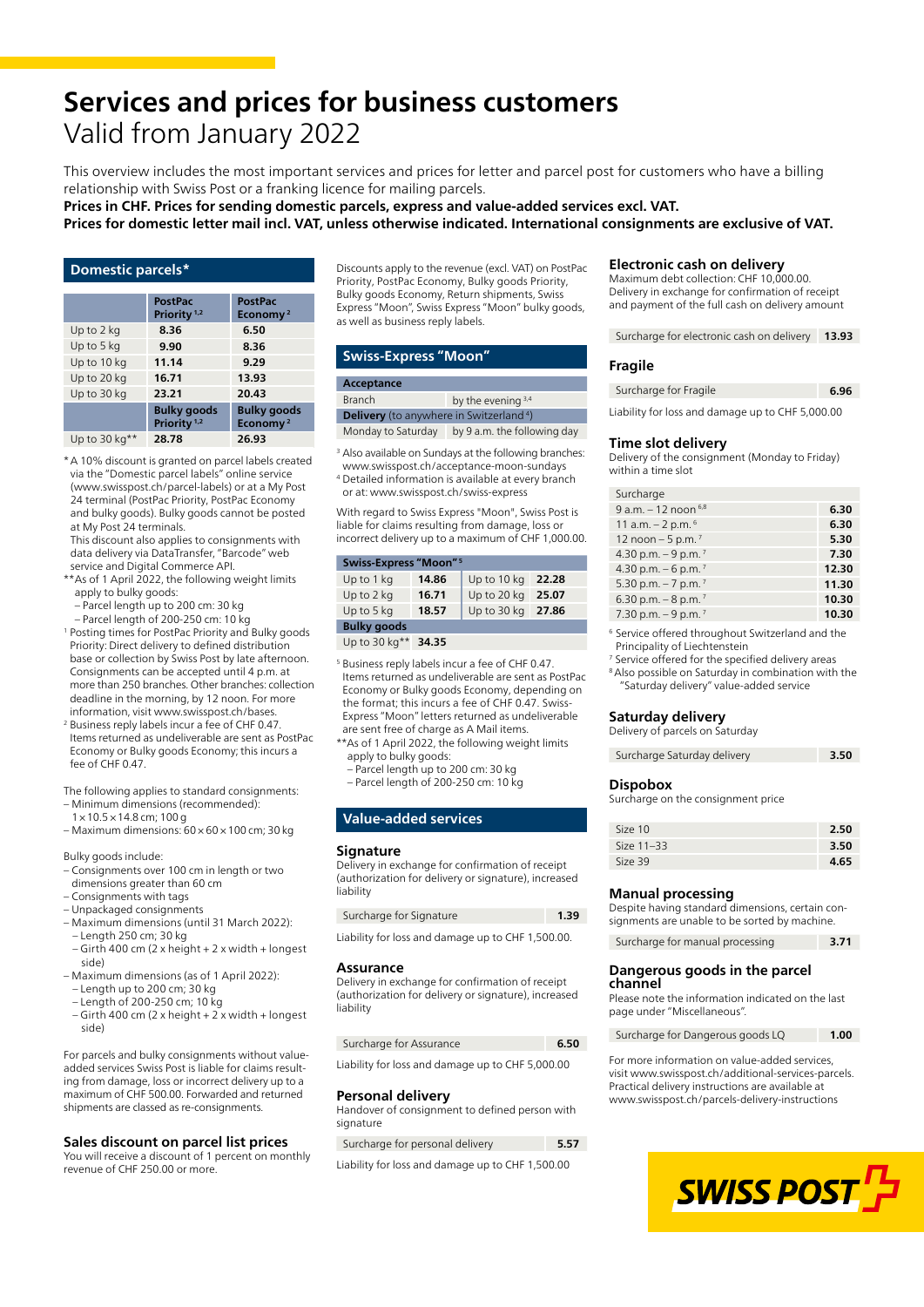**Minimum size for letters and cards for bulk mailings: 140 x 90 mm** (Smaller consignments are classed as special items that need to be sorted manually. Surcharge: CHF 0.25)

**Minimum (recommended) size for parcels: A6 (148 × 105 mm), 10 mm thickness**

| <b>Standard formats up to B5</b> |                     | <b>Standard formats up to B4</b> |                     |
|----------------------------------|---------------------|----------------------------------|---------------------|
| A <sub>6</sub>                   | $148 \times 105$ mm | A4                               | $297 \times 210$ mm |
| C6                               | $162 \times 114$ mm | C <sub>4</sub>                   | $324 \times 229$ mm |
| C6/5                             | $229 \times 114$ mm | <b>B4</b>                        | $353 \times 250$ mm |
| A <sub>5</sub>                   | $210 \times 148$ mm |                                  |                     |
| C <sub>5</sub>                   | $229 \times 162$ mm |                                  |                     |
| <b>B5</b>                        | $250 \times 176$ mm |                                  |                     |

#### **Domestic standard formats**

|             | A Mail | <b>B</b> Mail individual item |
|-------------|--------|-------------------------------|
| $1 - 100$ g | 1.10   | 0.90                          |

# **Standard domestic letter**

up to B5 (250  $\times$  176 mm), max. 20 mm thick, max. 100 g

|           | <b>A Mail</b> | <b>B</b> Mail individual item |
|-----------|---------------|-------------------------------|
| 101–250 g | 1.40          | 1.15                          |

# **Domestic midi letter**

up to B5 (250  $\times$  176 mm), max. 20 mm thick, max. 250 g

Surcharge for standard and midi letters **over 20 mm** max. 50 mm thick (individual items)

| A Mail | <b>B</b> Mail individual item |
|--------|-------------------------------|
| 1.50   | 1.50                          |

#### **Standard international letter**

up to B5 (250 × 176 mm), max. 5 mm thick, max. 100 g

| <b>Documents</b> |        |        |  |
|------------------|--------|--------|--|
|                  | Zone 1 | Zone 2 |  |
| $1 - 20q$        | 1.80   | 2.30   |  |
| $21 - 50q$       | 2.90   | 4.10   |  |
| $51 - 100$ g     | 4.00   | 5.30   |  |

**Zone 1:** Europe, **Zone 2:** other countries

The price is reduced further for 500 or more consignments per order. For more information on our bulk mailing services, visit [www.swisspost.ch/directmarketing-international](https://www.swisspost.ch/directmarketing-international)

| <b>International registered mail (R)</b> (liability up to CHF 150.00) |      |  |
|-----------------------------------------------------------------------|------|--|
| Surcharge                                                             | 6.00 |  |
| International return receipt (AR)                                     |      |  |
| Surcharge for registered mail (R)                                     | 5.30 |  |
|                                                                       |      |  |

**International personal delivery (RMP)** (only available for delivery to certain countries or only in combination with a return receipt [AR]) Surcharge for registered mail (R) **6.00**

**International registered mail (R)** (liability up to CHF Surcharge **6.00**

**PRIORITY Plus** (permitted only in certain countries; cannot be used in conjunction with other value-added services; liability up to CHF 50.00) Surcharge **5.00** **International personal delivery (RMP)** (only availab countries or only in combination with a return receipt Surcharge for registered mail (R) **6.00**

**PRIORITY Plus** (permitted only in certain countries; can tion with other value-added services; liability up to CHF 50.00) Surcharge **5.00** 

#### **International maxi letter**

Weight: max. 2 kg, length + width + height = max. 90 cm, no dimension to exceed 60 cm. Tubes: length + twice diameter = max. 104 cm, length not to exceed 90 cm.

The same value-added services are available as for standard and large letters. The price is reduced further for 500 or more consignments per order. For more information on our bulk mailing services, visit [www.swisspost.ch/directmarketing-international.](https://www.swisspost.ch/directmarketing-international)

| <b>Documents</b>              |        |        |  |
|-------------------------------|--------|--------|--|
|                               | Zone 1 | Zone 2 |  |
| $1 - 500$ q 13.00             |        | 16.00  |  |
| $501-1,000 \text{ q}$ 18.00   |        | 28.00  |  |
| $1,001-2,000 \text{ q}$ 24.00 |        | 33.00  |  |

**Zone 1:** Europe, **Zone 2:** other countries

**B5 format**

# **B4 format**

|                 | A Mail | <b>B</b> Mail individual item |
|-----------------|--------|-------------------------------|
| $1 - 500q$      | 2.10   | 1.85                          |
| $501 - 1,000$ g | 4.10   | 3.65                          |

#### **Domestic large letter**

Surcharge for electronic cash on delivery **15.00**  $(RIN)$ 

up to B4 (353 × 250 mm), max. 20 mm thick, max. 1,000 g

### Please note that the images of the formats in any printed material are not depicted in their real-life sizes.

**Value-added services Products** A Mail B Mail individual item Electronic cash on delivery (BLN) Yes Yes Yes Personal delivery (RMP) Yes No No Return receipt (AR) Yes No No

#### **International large letter**

up to B4 (353 × 250 mm), max. 20 mm thick, max. 500 g

| <b>Documents</b>                                                                                                                         |        |        |  |
|------------------------------------------------------------------------------------------------------------------------------------------|--------|--------|--|
|                                                                                                                                          | Zone 1 | Zone 2 |  |
| $1 - 100q$                                                                                                                               | 4.00   | 5.80   |  |
| $101 - 250$ g                                                                                                                            | 7.00   | 9.00   |  |
| $251 - 500$ g                                                                                                                            | 12.00  | 16.00  |  |
| Zone 1: Europe, Zone 2: other countries                                                                                                  |        |        |  |
| The price is reduced further for 500 or more consignments per order. For more<br>والمثار وموارسهم ومطالعوه بالربط وربم وبمروضهم وموماتها |        |        |  |

information on our bulk mailing services, visit [www.swisspost.ch/directmarketing-international](https://www.swisspost.ch/directmarketing-international)

#### **International return receipt (AR)**

Surcharge for registered mail (R)

# **Domestic A Mail Plus (A+)**

**A Mail Plus (A+)** enables you to be in control of A Mail items with important documents throughout the entire shipping process with Track & Trace. For more [information, visit www.swisspost.ch/](https://www.swisspost.ch/a-post-plus) a-post-plus.

| Up to B5 format ( $250 \times 176$ mm),<br>max. 20 mm thick, max. 250 g  | 2.40 |
|--------------------------------------------------------------------------|------|
| Up to B4 format $(353 \times 250$ mm),<br>max. 20 mm thick, max. 1,000 g | 4.20 |

Prices for ready-for-dispatch consignments with a barcode and correct franking.

# **Domestic letters with confirmation of receipt**

It is best to send consignments with important or valuable content as **Registered (R).**

Letters with confirmation of receipt are only handed over once signed for or upon presentation of a delivery authorization. This enables delivery to be verified at any time [\(www.swisspost.ch/](https://www.swisspost.ch/track-consignments) [track-consignments](https://www.swisspost.ch/track-consignments)). For more information, visit [www.swisspost.ch/registered.](https://www.swisspost.ch/registered)

| All formats up to B4 (353 $\times$ 250 mm),<br>max. 20 mm thick, max. 1,000 g | 5.30 |
|-------------------------------------------------------------------------------|------|
| All formats up to B5 (250 $\times$ 176 mm),<br>max. 50 mm thick, max. 250 g   | 5.30 |
| Without barcode and/or with incorrect<br>franking                             | 6.30 |

Registered mail is covered for established claims resulting from damage, loss or incorrect delivery up to CHF 500.00. For detailed conditions on consignment contents and content limits see GTC "Postal Services for Business Customers".

# **Value-added services for domestic letters**

# **Electronic cash on delivery (BLN)**  Maximum amount: CHF 10,000.00

(regardless of the amount to be collected on delivery)

# **Personal delivery (RMP) / return receipt (AR)**

| Surcharge for personal delivery | 6.00 |
|---------------------------------|------|
| Surcharge for return receipt    | 5.30 |

For information on value-added services, visit: [www.swisspost.ch/additional-services-letters.](https://www.swisspost.ch/additional-services-letters)

| <b>Small goods</b> |        |        |
|--------------------|--------|--------|
|                    | Zone 1 | Zone 2 |
| $1 - 100$ g        | 4.00   | 7.00   |
| $101 - 250$ g      | 9.00   | 12.00  |
| $251 - 500$ g      | 14.00  | 17.00  |
| $501 - 1,000$ q    | 20.00  | 27.00  |
| $1,001-1,500q$     | 25.00  | 32.00  |
| $1,501 - 2,000$ q  | 30.00  | 37.00  |

Z**one 1:** Europe, **Zone 2:** other countries

| 150.00                                |      |
|---------------------------------------|------|
|                                       | 6.00 |
|                                       |      |
|                                       | 5.30 |
| le for delivery to certain<br>t [AR]) |      |
|                                       | 6.00 |
| not be used in conjunc-               |      |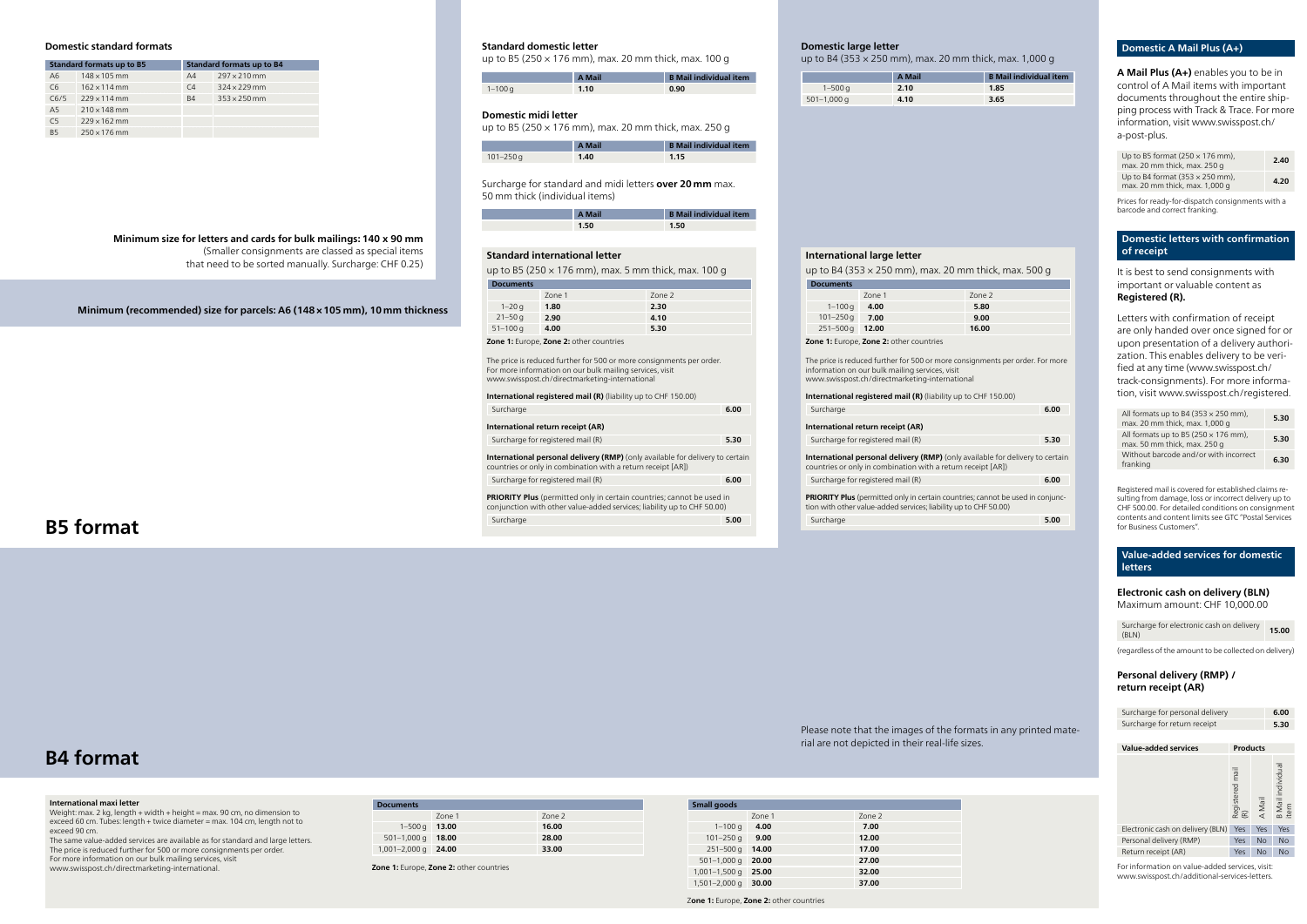#### **URGENT Business**

URGENT Business, TNT Swiss Post GmbH's global courier service, delivers documents and goods very quickly to over 200 countries.

| URGENT            |        | <b>Documents</b> |        |        |        |        |
|-------------------|--------|------------------|--------|--------|--------|--------|
|                   | Zone 1 | Zone 2           | Zone 3 | Zone 4 | Zone 5 | Zone 6 |
| $0.5$ kg          | 53.90  | 63.40            | 70.80  | 83.50  | 83.50  | 102.50 |
| 1 <sub>ka</sub>   | 63.40  | 69.80            | 77.20  | 92.00  | 98.30  | 120.50 |
| 1.5 <sub>kq</sub> | 71.90  | 77.20            | 85.60  | 100.40 | 114.20 | 140.60 |
| 2 <sub>ka</sub>   | 79.30  | 83.50            | 90.90  | 108.90 | 132.10 | 159.60 |
| $2.5$ kg          | 94.10  | 103.60           | 114.20 | 130.00 | 158.60 | 195.50 |
| 3 kg              | 107.80 | 119.40           | 133.20 | 144.80 | 181.80 | 227.30 |
| 3.5 <sub>kg</sub> | 116.30 | 133.20           | 146.90 | 155.40 | 200.80 | 250.50 |
| 4 kg              | 124.70 | 145.90           | 161.70 | 165.90 | 222.00 | 274.80 |
| 4.5 kg            | 133.20 | 154.30           | 169.10 | 177.60 | 243.10 | 303.40 |
| 5 kg              | 141.60 | 163.80           | 180.70 | 190.30 | 263.20 | 331.90 |

The goods price applies to documents weighing over 5 kg.

| <i>URGENT</i>     |        | Goods  |        |        |        |        |
|-------------------|--------|--------|--------|--------|--------|--------|
|                   | Zone 1 | Zone 2 | Zone 3 | Zone 4 | Zone 5 | Zone 6 |
| 0.5 <sub>kq</sub> | 74.00  | 79.30  | 86.70  | 97.20  | 106.80 | 126.80 |
| 1 <sub>ka</sub>   | 81.40  | 84.60  | 93.00  | 108.90 | 121.60 | 149.00 |
| 1.5 <sub>kg</sub> | 86.70  | 92.00  | 103.60 | 116.30 | 135.30 | 165.90 |
| 2 <sub>ka</sub>   | 92.00  | 101.50 | 111.00 | 122.60 | 146.90 | 181.80 |
| 2.5 <sub>kq</sub> | 101.50 | 109.90 | 120.50 | 135.30 | 163.80 | 204.00 |
| 3 kg              | 107.80 | 119.40 | 133.20 | 144.80 | 181.80 | 227.30 |
| 3.5 <sub>kg</sub> | 116.30 | 133.20 | 146.90 | 155.40 | 200.80 | 250.50 |
| 4 kg              | 124.70 | 145.90 | 161.70 | 165.90 | 222.00 | 274.80 |
| 4.5 kg            | 133.20 | 154.30 | 167.00 | 177.60 | 243.10 | 303.40 |
| 5 kg              | 141.60 | 163.80 | 180.70 | 190.30 | 263.20 | 331.90 |
| 6 kg              | 148.00 | 173.30 | 191.30 | 199.80 | 280.10 | 353.00 |
| 7 kg              | 154.30 | 182.90 | 200.80 | 210.30 | 300.20 | 376.30 |
| 8 kg              | 161.70 | 192.40 | 211.40 | 223.00 | 318.20 | 397.40 |
| 9 kg              | 168.10 | 200.80 | 222.00 | 232.50 | 336.10 | 420.70 |
| 10 kg             | 175.50 | 210.30 | 231.50 | 245.20 | 353.00 | 440.80 |
| 11 kg             | 186.00 | 224.10 | 246.30 | 262.10 | 378.40 | 475.70 |
| 12 kg             | 194.50 | 235.70 | 259.00 | 279.00 | 403.80 | 510.50 |
| 13 kg             | 204.00 | 248.40 | 273.80 | 296.00 | 428.10 | 544.40 |
| 14 kg             | 215.60 | 262.10 | 287.50 | 312.90 | 452.40 | 578.20 |
| 15 kg             | 224.10 | 274.80 | 303.40 | 331.90 | 476.70 | 612.00 |
| 16 kg             | 234.70 | 286.40 | 317.10 | 347.80 | 504.20 | 642.70 |
| 17 <sub>kg</sub>  | 244.20 | 302.30 | 333.00 | 364.70 | 531.70 | 674.40 |
| 18 kg             | 254.70 | 313.90 | 342.50 | 381.60 | 558.10 | 704.00 |
| 19 kg             | 265.30 | 326.60 | 360.40 | 399.50 | 585.60 | 734.60 |
| 20 kg             | 274.80 | 341.40 | 376.30 | 417.50 | 610.90 | 764.20 |

Prices for up to 500 kg can be found at: [www.swisspost.ch/info-int](https://www.swisspost.ch/info-int)

#### **Liability limits for URGENT Business**

For documents up to CHF 150.00; for goods up to CHF 500.00

# **URGENT Business value-added services**

- Free collection by TNT Swiss Post GmbH (excl. peripheral regions) – Additional insurance for goods (liability up to CHF 3,000.00) Surcharge: CHF 15.00
- Delivery guarantee for documents and goods 1:
- by 9 a.m. Surcharge: CHF 30.00 – by 12 noon Surcharge: CHF 10.00 – Incoterm DDP (Delivery Duty Paid) Surcharge: CHF 35.00
- Manually prepared waybills Surcharge: CHF 5.00
- EU clearance
- URGENT Import

1 Not available to all destinations. For more information on destinations with a delivery guarantee, call URGENT Customer Service free on 0800 45 45 45. For more information, visit [www.swisspost.ch/urgent](https://www.swisspost.ch/urgent).

| <b>PostPac International</b>          |        |        |        |        |        |        |  |  |  |
|---------------------------------------|--------|--------|--------|--------|--------|--------|--|--|--|
| <b>PRIORITY</b><br><b>PRIORITAIRE</b> |        |        |        |        |        |        |  |  |  |
|                                       | Zone 1 | Zone 2 | Zone 3 | Zone 4 | Zone 5 | Zone 6 |  |  |  |
| 2 <sub>ka</sub>                       | 38.00  | 43.00  | 48.00  | 53.00  | 58.00  | 70.00  |  |  |  |
| 5 <sub>ka</sub>                       | 48.00  | 54.00  | 64.00  | 76.00  | 88.00  | 108.00 |  |  |  |
| 10 <sub>kg</sub>                      | 56.00  | 65.00  | 77.00  | 104.00 | 130.00 | 164.00 |  |  |  |
| 15 <sub>kg</sub>                      | 67.00  | 81.00  | 94.00  | 138.00 | 182.00 | 227.00 |  |  |  |
| 20 <sub>kq</sub>                      | 72.00  | 89.00  | 106.00 | 169.00 | 231.00 | 303.00 |  |  |  |
| $25$ kg                               | 78.00  | 101.00 | 126.00 | 197.00 | 268.00 | 367.00 |  |  |  |
| 30 kg                                 | 83.00  | 109.00 | 138.00 | 217.00 | 296.00 | 416.00 |  |  |  |

| <b>ECONOMY</b><br><b>ECONOMIQUE</b>                      |       |       |        |        |        |        |  |  |  |  |
|----------------------------------------------------------|-------|-------|--------|--------|--------|--------|--|--|--|--|
| Zone 5<br>Zone 4<br>Zone 6<br>Zone 1<br>Zone 2<br>Zone 3 |       |       |        |        |        |        |  |  |  |  |
| $2$ kg                                                   | 34.00 | 37.00 | 41.00  | 44.00  | 48.00  | 53.00  |  |  |  |  |
| 5 <sub>kg</sub>                                          | 42.00 | 47.00 | 53.00  | 57.00  | 62.00  | 77.00  |  |  |  |  |
| 10 <sub>kg</sub>                                         | 46.00 | 55.00 | 65.00  | 76.00  | 89.00  | 113.00 |  |  |  |  |
| 15 <sub>kg</sub>                                         | 51.00 | 63.00 | 75.00  | 97.00  | 120.00 | 155.00 |  |  |  |  |
| 20 <sub>kg</sub>                                         | 56.00 | 72.00 | 87.00  | 119.00 | 151.00 | 186.00 |  |  |  |  |
| $25$ kg                                                  | 61.00 | 79.00 | 97.00  | 137.00 | 177.00 | 217.00 |  |  |  |  |
| 30 kg                                                    | 66.00 | 87.00 | 107.00 | 154.00 | 201.00 | 253.00 |  |  |  |  |

#### **Liability limits for PostPac International**

PRIORITY and ECONOMY up to CHF 500.00

#### **Additional insurance for PostPac International**

Liability of up to CHF 3,000.00 Surcharge: CHF 15.00

### **Bulky goods surcharge for PostPac International**

for bulky, misshapen and

unpackaged consignments Surcharge: CHF 15.00

#### **Surcharge for manually created waybills**

Surcharge of CHF 5.00 per consignment on top of the list prices.

### **Swiss Post GLS: goods consignments to the EU**

Swiss Post GLS is the right partner when you want to send parcels within the EU area. The numerous services range from sending an individual parcel to company- or industry-specific logistics, customs clearance and transport solutions.

- Shipping of parcels up to 40 kg\*
- Individual customs clearance solutions

– Expert advice on customs and taxation issues

#### **Weights and prices for Swiss Post GLS parcels**

| Weight                     | Zone 1 | Zone 2 | Zone 3 | Zone 4 |
|----------------------------|--------|--------|--------|--------|
| Up to $2$ kg               | 29.50  | 37.30  | 49.10  | 69.30  |
| Up to 5 kg                 | 31.30  | 39.00  | 50.90  | 87.60  |
| Up to 10 kg                | 33.60  | 41.40  | 53.90  | 114.50 |
| Up to 15 kg                | 36.60  | 45.00  | 58.10  | 143.50 |
| Up to 20 kg                | 39.60  | 47.30  | 61.00  | 173.20 |
| Up to 25 kg                | 45.50  | 50.90  | 65.80  | 200.60 |
| Up to 30 kg                | 51.40  | 55.10  | 71.70  | 229.30 |
| Up to $35$ kg <sup>*</sup> | 57.50  | 63.50  | 77.80  | 262.00 |
| Up to 40 $kg*$             | 63.40  | 69.50  | 83.80  | 289.80 |

The latest information can be found online at:

[www.swisspost-gls.ch](https://www.swisspost-gls.ch)

\* The maximum permitted weight for Swiss Post GLS parcels is limited to 31.5 kg until further notice.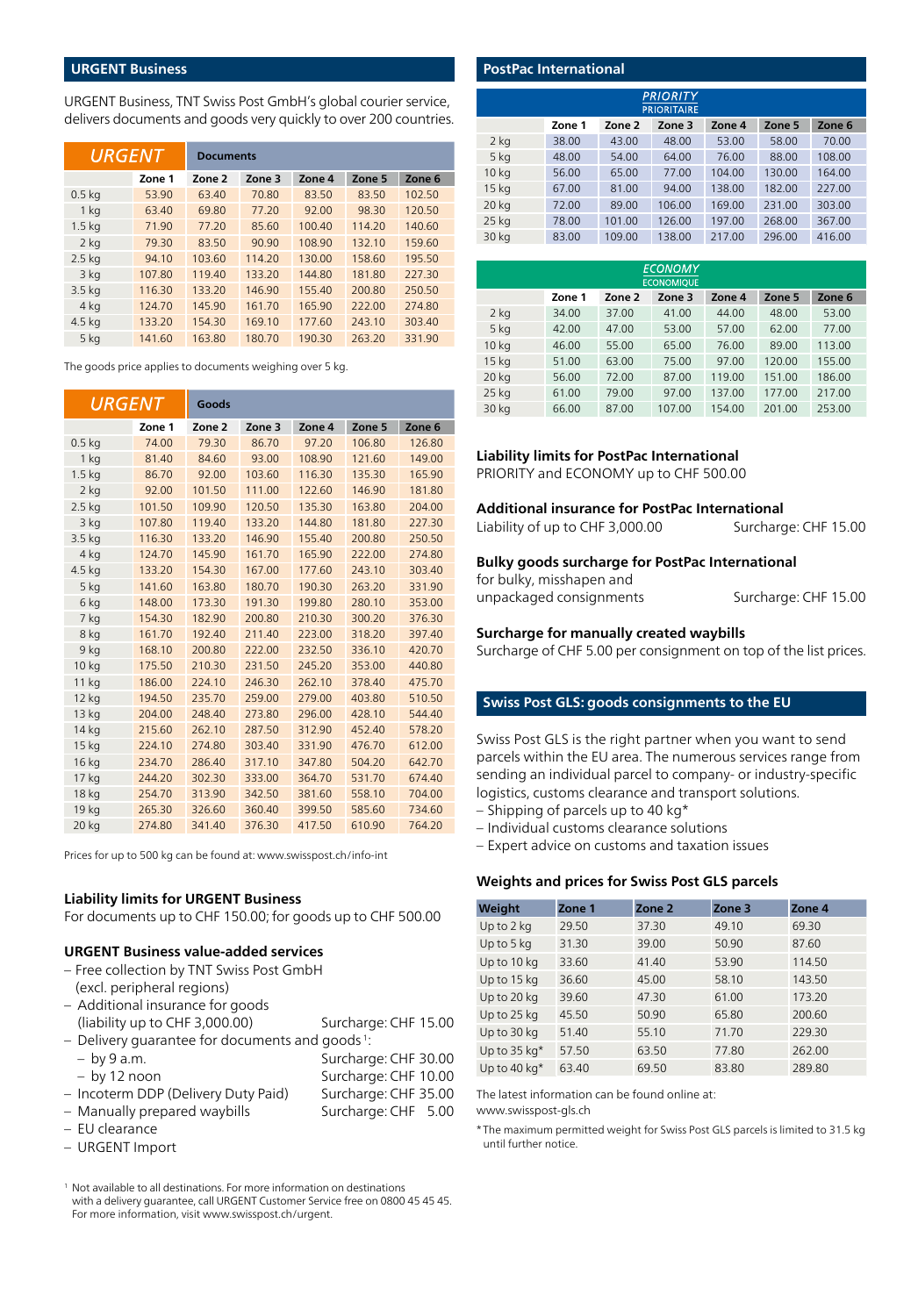# **Within Switzerland: delivery times**

#### **Letters: A Mail <sup>1</sup>**

Next-day delivery (excluding Sundays and federal, cantonal and regional holidays):

| Monday    | ->Tuesday              |
|-----------|------------------------|
| Tuesday   | ->Wednesday            |
| Wednesday | $\rightarrow$ Thursday |
| Thursday  | $\rightarrow$ Friday   |
| Friday    | ->Saturday             |
| Saturday  | ->Monday               |
| Sunday    | ->Monday               |

1 Hand-in by 6:30 p.m. (excluding urgent counter) or earlier regular counter closing time, or posted in a letter box before the last collection for A Mail. Hand-in by the stated deadline for A Mail items at branches with extended evening opening hours.

**Parcels: PostPac Priority / Bulky goods Priority** More than 250 branches accept PostPac Priority until 4 p.m. Otherwise, branches accept consignments in the mornings until 12 noon at the latest. Next working day delivery (excluding Saturdays):

-> Wednesday

Monday ->Tuesday<br>Tuesday ->Wednes

Wednesday -> Thursday Thursday -> Friday Friday ->Monday Saturday ->Tuesday

#### **Letters: B Mail individual item**

Delivery by the third working day after posting (excluding Saturdays):

| Monday    | ->by Thursday  |
|-----------|----------------|
| Tuesday   | ->by Friday    |
| Wednesday | ->by Monday    |
| Thursday  | ->by Tuesday   |
| Friday    | ->by Wednesday |
| Saturday  | ->by Wednesday |
| Sunday    | ->by Wednesday |

#### **Parcels: PostPac Economy / Bulky goods Economy**

# Delivery within two working days (excluding Saturdays):

| Monday    | ->Wednesday           |
|-----------|-----------------------|
| Tuesday   | ->Thursday            |
| Wednesday | $\rightarrow$ Friday  |
| Thursday  | ->Monday              |
| Friday    | $\rightarrow$ Tuesday |
| Saturday  | ->Wednesday           |

#### **Letters: B Mail bulk mailing with a volume of 350+ items**

Delivery by the sixth working day after posting (excluding Saturdays)

#### **Letters with confirmation of receipt**

Next working day delivery (excluding Saturdays):

| Monday    | ->Tuesday                                          |
|-----------|----------------------------------------------------|
| Tuesday   | ->Wednesday                                        |
| Wednesday | ->Thursday                                         |
| Thursday  | ->Friday                                           |
| Friday    | ->Monday (Saturday for P.O. Box<br>addresses $2$ ) |
| Saturday  | ->Monday                                           |

2 Consignments are delivered only if the P.O. Box is emptied on Saturdays.

#### **Swiss-Express "Moon" / Bulky goods "Moon"**

Delivery on the next working day by 9 a.m at the latest:

| Monday     | ->Tuesday   |
|------------|-------------|
| Tuesday    | ->Wednesday |
| Wednesday  | ->Thursday  |
| Thursday   | ->Friday    |
| Friday     | ->Saturday  |
| Saturday   | ->Monday    |
| Sunday $3$ | ->Monday    |

<sup>3</sup> At selected branches, for more information visit [www.swisspost.ch/acceptance-moon-sundays](https://www.swisspost.ch/acceptance-moon-sundays)

# **International: price zones and delivery times <sup>4</sup>**

|                                    | <b>URGENT Business documents and</b><br>international documents and small goods |               |                | <b>URGENT Business goods and</b><br><b>PostPac International</b> |                |               |                                |         |                              |         |                    |
|------------------------------------|---------------------------------------------------------------------------------|---------------|----------------|------------------------------------------------------------------|----------------|---------------|--------------------------------|---------|------------------------------|---------|--------------------|
| Country                            | Price<br>zone                                                                   | <b>URGENT</b> | Price<br>zone  | <b>PRIORITY</b><br><b>PRIORITAIRE</b>                            | Price<br>zone  | <b>URGENT</b> | <b>PRIORITY</b><br>PRIORITAIRE |         | <b>ECONOMY</b><br>ECONOMIQUE |         | <b>ISO</b><br>code |
| Australia                          | 5                                                                               | $2 - 4$       | 2              | $6 - 10$                                                         | 5              | $3 - 5$       | $5 - 8$                        | $20$ kg | $9 - 15$                     | $20$ kg | AU                 |
| Austria                            | 1                                                                               | $1 - 3$       |                | $2 - 4$                                                          | 1              | $1 - 3$       | $5 - 8$                        | 30 kg   | $9 - 15$                     | 30 kg   | AT                 |
| <b>Brazil</b>                      | 5                                                                               | $2 - 4$       | 2              | $10 - 20$                                                        | 5              | $3 - 5$       | $5 - 8$                        | 30 kg   | $9 - 15$                     | 30 kg   | <b>BR</b>          |
| Canada                             | 4                                                                               | $1 - 3$       | 2              | $5 - 7$                                                          | $\overline{4}$ | $2 - 3$       | $5 - 8$                        | 30 kg   | $8 - 12$                     | 30 kg   | CA                 |
| China, People's Republic of        | 5                                                                               | $3 - 5$       | 2              | $6 - 14$                                                         | 5              | $3 - 6$       | $4 - 8$                        | 30 kg   | $15 - 25$                    | 30 kg   | <b>CN</b>          |
| France                             | $\mathbf{1}$                                                                    | $1 - 2$       | $\mathbf{1}$   | $2 - 4$                                                          | $\mathbf{1}$   | $1 - 2$       | $2 - 3$                        | 30 kg   | $5 - 7$                      | 30 kg   | <b>FR</b>          |
| Germany                            | $\mathbf{1}$                                                                    | 1             | $\overline{1}$ | $2 - 4$                                                          | $\mathbf{1}$   | $\mathbf{1}$  | $2 - 3$                        | 30 kg   | $4 - 7$                      | 30 kg   | DE                 |
| Great Britain and Northern Ireland | $\mathbf{1}$                                                                    | $\mathbf{1}$  | $\mathbf{1}$   | $2 - 4$                                                          | $\mathbf{1}$   | $\mathbf{1}$  | $3 - 5$                        | 30 kg   | $6 - 10$                     | 30 kg   | GB                 |
| Italy, excluding San Marino        | $\mathbf{1}$                                                                    | $\mathbf{1}$  | $\mathbf{1}$   | $2 - 5$                                                          | $\mathbf{1}$   | $\mathbf{1}$  | $4 - 5$                        | 30 kg   | $8 - 15$                     | 30 kg   | $\mathsf{I}$       |
| Japan                              | 5                                                                               | $2 - 4$       | $\overline{2}$ | $3 - 6$                                                          | 5              | $3 - 4$       | $4 - 6$                        | 30 kg   | $8 - 10$                     | 30 kg   | <b>JP</b>          |
| <b>Netherlands</b>                 | $\mathbf{1}$                                                                    |               | 1              | $2 - 4$                                                          | $\mathbf{1}$   | $1 - 2$       | $\overline{3}$                 | 30 kg   | $5 - 8$                      | $20$ kg | <b>NL</b>          |
| <b>Russian Federation</b>          | $\overline{3}$                                                                  | $2 - 5$       | 1              | $8 - 18$                                                         | 3              | $4 - 6$       | $5 - 10$                       | 30 kg   | $15 - 25$                    | $20$ kg | <b>RU</b>          |
| Singapore                          | 5                                                                               | $2 - 4$       | $\overline{2}$ | $8 - 14$                                                         | 5              | $2 - 5$       | $4 - 6$                        | 30 kg   | $8 - 12$                     | 30 kg   | SG                 |
| South Africa                       | 5                                                                               | $2 - 3$       | $\overline{2}$ | $8 - 11$                                                         | 5              | $3 - 4$       | $5 - 10$                       | 30 kg   | $15 - 25$                    | 30 kg   | ZA                 |
| Spain                              | $\overline{2}$                                                                  | $1 - 2$       | $\mathbf{1}$   | $2 - 4$                                                          | $\overline{2}$ | $1 - 3$       | 5                              | 30 kg   | $7 - 10$                     | 30 kg   | ES                 |
| Sweden                             | $\overline{2}$                                                                  | $1 - 2$       | $\mathbf{1}$   | $2 - 5$                                                          | $\overline{2}$ | $1 - 2$       | $4 - 5$                        | 30 kg   | $6 - 12$                     | $20$ kg | <b>SE</b>          |
| Thailand                           | 5                                                                               | $2 - 3$       | $\overline{2}$ | $5 - 9$                                                          | 5              | $2 - 6$       | $5 - 10$                       | 30 kg   | $12 - 15$                    | 30 kg   | <b>TH</b>          |
| Tunisia                            | 5                                                                               | $2 - 4$       | $\overline{2}$ | $6 - 11$                                                         | 5              | $2 - 6$       | $5 - 10$                       | 30 kg   | $12 - 15$                    | 30 kg   | <b>TN</b>          |
| Turkey                             | 3                                                                               | $1 - 3$       | $\mathbf{1}$   | $3 - 7$                                                          | 3              | $2 - 6$       | $5 - 10$                       | 30 kg   | $10 - 20$                    | 30 kg   | <b>TR</b>          |
| <b>United Arab Emirates</b>        | 5                                                                               | $2 - 3$       | $\overline{2}$ | $8 - 12$                                                         | 5              | $3 - 5$       | $5 - 8$                        | 30 kg   | $15 - 25$                    | 30 kg   | AE                 |
| United States of America           | $\overline{4}$                                                                  | $1 - 3$       | $\overline{2}$ | $3 - 7$                                                          | 4              | $2 - 3$       | $4 - 8$                        | 30 kg   | $11 - 15$                    | 30 kg   | US                 |

<sup>4</sup>Average transport times in working days (Monday to Friday); the day of posting is not included.

#### **URGENT Business**

The transport times indicated are for conurbations and business centers, and on condition that the consignment can leave Switzerland on the day of posting (for more information, call 0800 45 45 45). Maximum weight:

- Europe: up to a maximum of 70 kg per parcel or max. 500 kg as a Multiple Parcel Shipment (MPS) or as cargo
- Rest of the world: up to a maximum of 30 kg per parcel or max. 500 kg as a Multiple Parcel Shipment (MPS) or as cargo
- Consignments over 30 kg can only be collected by TNT Swiss Post GmbH

You can find more information on the aforementioned and other countries by calling Customer Service International on 0848 48 48 47 or contacting your local branch. The latest information can be found online at: [www.swisspost.ch/info-int](https://www.swisspost.ch/info-int)